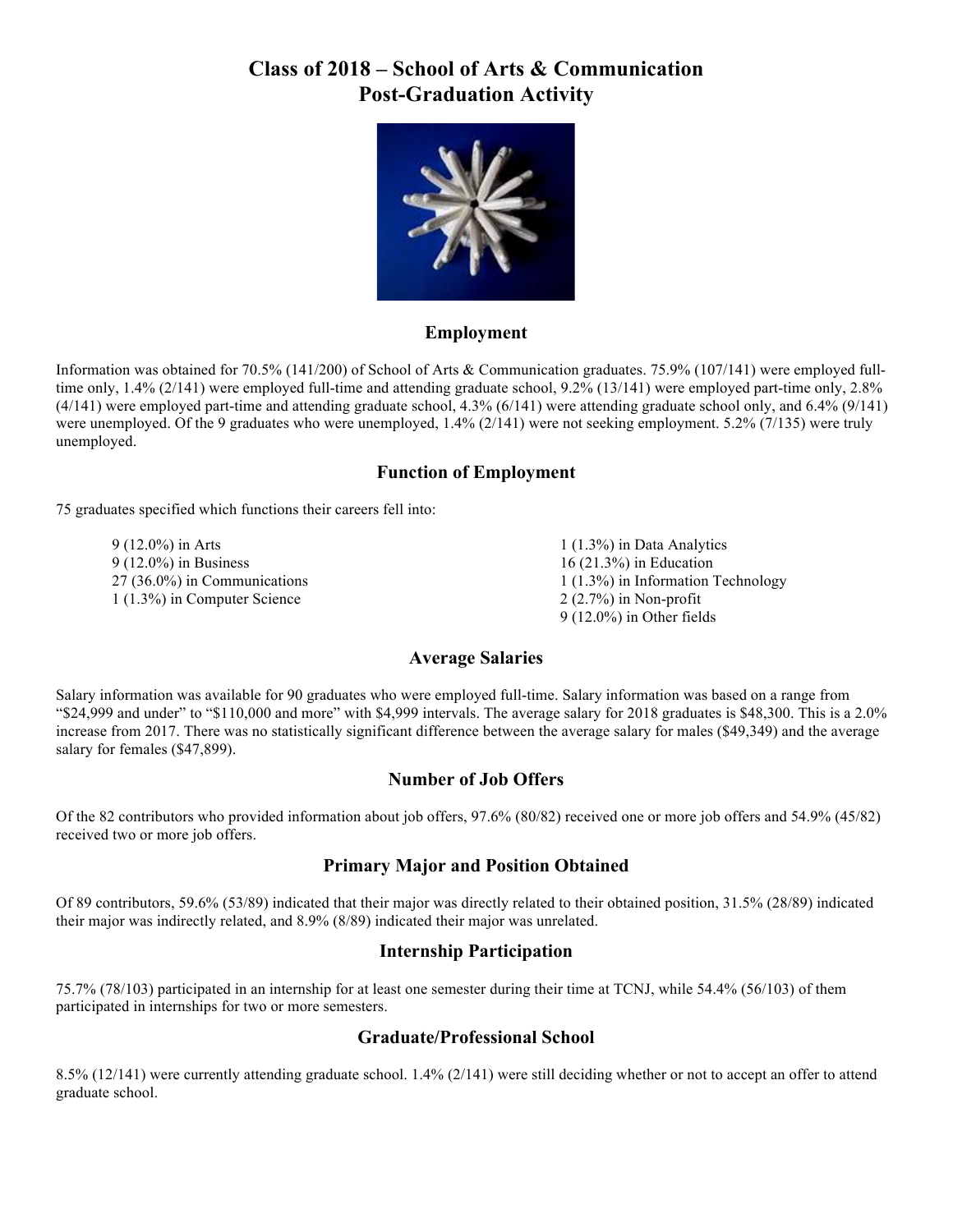# **Future Plans for Study**

30 graduates indicated they had plans for beginning graduate school in the next few years:

13 plan to attend graduate school within 2 years.

11 plan to attend graduate school within 4 years.

6 plan to attend graduate school within 6 years.

#### **Degrees Being Sought**

52 graduates indicated that they were planning on (if not actively) pursuing further degrees in the future:

5 are/will be seeking a Bachelor's Degree.

39 are/will be seeking a Master's Degree.

6 are/will be seeking a Doctoral Degree.

2 are/will be seeking a Certificate.

#### **Career/Graduate Preparedness and Academic Satisfaction**

Contributors rated how well they felt TCNJ prepared them for their career and graduate/professional school, and their satisfaction with their academic experience at TCNJ. Their ratings were based on a 5-point Likert scale  $(1 = Poor, 5 = Excellent)$ :

|                    | Poor     | <b>Below Average</b> | Average    | <b>Above Average</b> | <b>Excellent</b> | <b>Total</b> | <b>Average Rating</b> |
|--------------------|----------|----------------------|------------|----------------------|------------------|--------------|-----------------------|
| <b>Career</b>      | $1.4\%)$ | $1.5\%$              | 14 (20.9%) | $33(49.3\%)$         | $14(20.9\%)$     | 67           | 3.81                  |
| Graduate<br>School | $0(0\%)$ | $0(0\%)$             | $(30.0\%)$ | $5(50.0\%)$          | $2(20.0\%)$      | 10           | 3.90                  |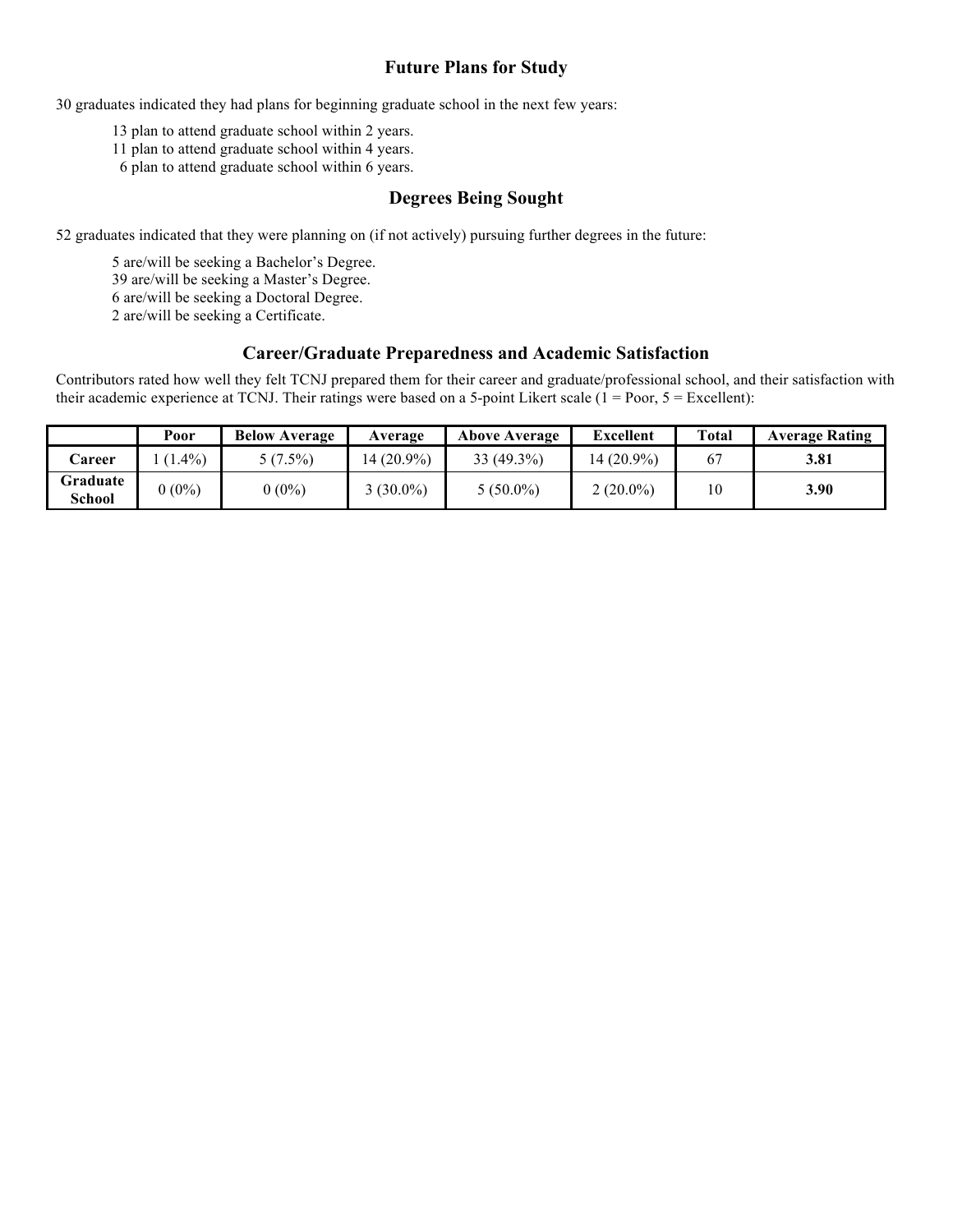# **Salaries – School of Arts & Communication Class of 2018**

| <b>Major Field of Study</b>             | <b>Average Salary</b> |  |
|-----------------------------------------|-----------------------|--|
| Art History $(1)$                       | \$37,500              |  |
| Art Education (10)                      | \$52,500              |  |
| Communications (46)                     | \$45,850              |  |
| Graphic Design (9)                      | \$55,550              |  |
| Interactive Multimedia (10)             | \$52,000              |  |
| Journalism and Professional Writing (2) | \$47,500              |  |
| Music $(1)$                             | \$52,500              |  |
| Music Education (9)                     | \$48,899              |  |
| Visual Arts (2)                         | \$52,500              |  |

**Mean – \$48,299**

**Salary information obtained on employed graduates: 92/126 (73.0%)**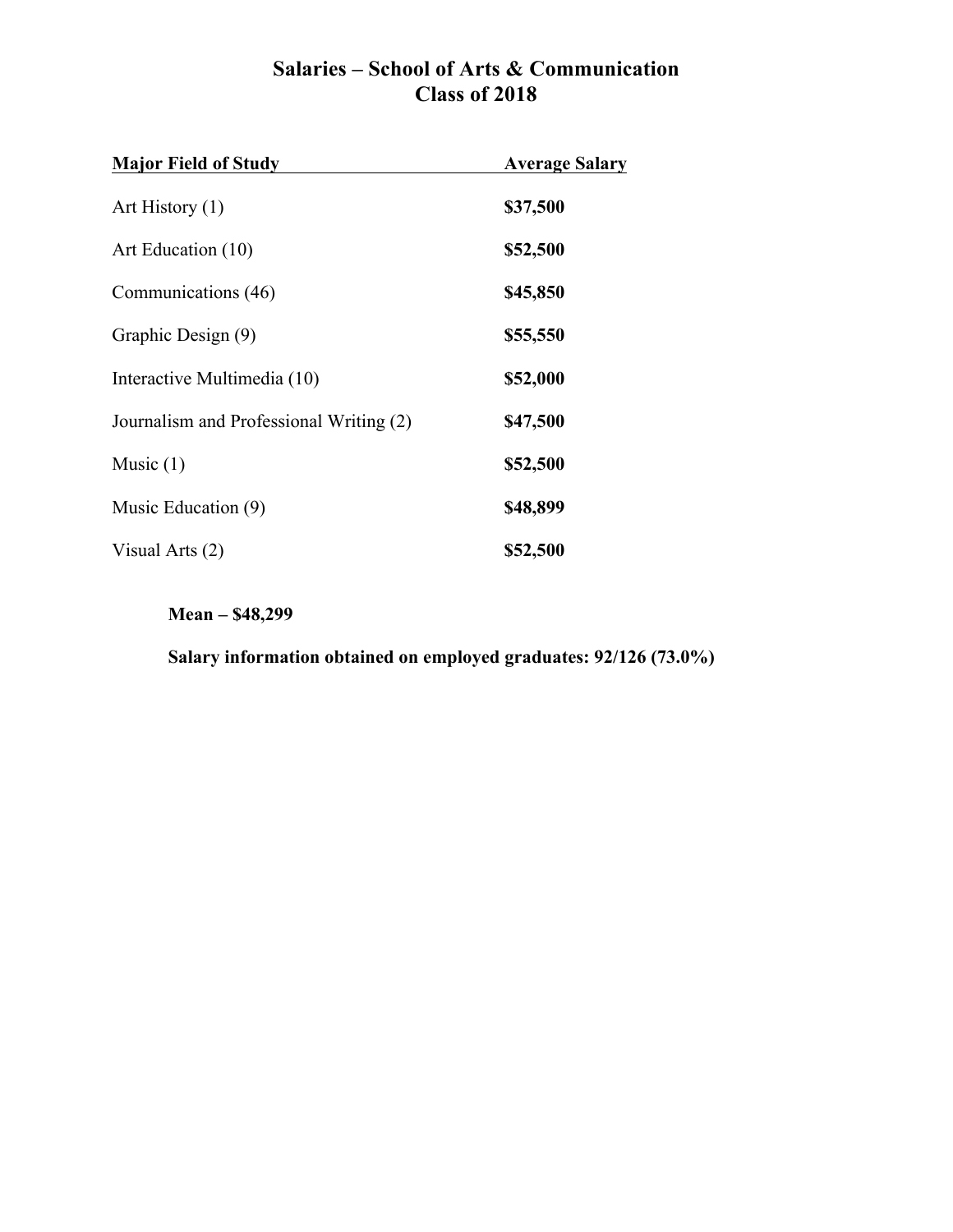# **Job Titles & Employers - School of Arts & Communication Class of 2018**

| <b>Major Field of Study</b><br><b>Full Time Job Titles</b><br><b>Full Time Employer</b><br>1100 Architect<br><b>Art Education</b><br>Administrative Assistant<br>Cranford Public School District<br><b>Art Education</b><br>Art Teacher<br><b>Art Education</b><br>Art Teacher<br>Lawrence Recreational Department<br><b>Art Education</b><br>Art Teacher<br>Leonia High School<br>Marlboro Township Public Schools<br><b>Art Education</b><br>Art Teacher<br>River Vale Public Schools<br><b>Art Education</b><br>Art Teacher<br><b>Art Education</b><br>Art Teacher<br>N/A<br><b>Art Education</b><br>Artist<br>Self-Employed<br>Shilp Art Studio<br><b>Art Education</b><br>Director and Teacher<br><b>Art Education</b><br>High School Art Educator<br>Rancocas Valley Regional HS<br><b>Art Education</b><br>Visual and Perf. Arts Teacher<br>Medford Memorial Middle School<br><b>Art Education</b><br>11<br>Borden Perlman<br><b>Account Executive Assistant</b><br>Art History<br>Library Assistant<br>Fanwood Memorial Library<br><b>Art History</b><br>2<br><b>Art History</b><br><b>Account Coordinator</b><br><b>Communication Studies</b><br>The Bridge Corporation<br><b>Communication Studies</b><br><b>Account Coordinator</b><br>Push the Envelope PR<br><b>Communication Studies</b><br><b>Account Executive</b><br>Yelp<br><b>SITO</b><br><b>Communication Studies</b><br><b>Account Manager</b><br><b>Communication Studies</b><br><b>Account Planner</b><br>The Hibbert Group<br><b>Communication Studies</b><br>Accounts Payable Coordinator<br>Eleven Seven Label Group<br><b>Communication Studies</b><br><b>Assistant Account Executive</b><br><b>Spectrum Science Communication</b><br><b>Communication Studies</b><br><b>Associate Account Manager</b><br>Pandora Media<br><b>Communication Studies</b><br>Associate CRM Manager<br><b>Biopharm Communications</b><br>Associate Integrated Producer<br>FCBCure<br><b>Communication Studies</b><br>Associate Patient Engagement Strategist<br>McCann Health NJ<br><b>Communication Studies</b><br>Juniper Networks<br><b>Communication Studies</b><br><b>Bids and Proposals Specialist</b><br><b>Executive Development Program</b><br>Bloomingdale's<br><b>Communication Studies</b><br>World Affairs Councils of America<br><b>Communication Studies</b><br>Communications and Marketing Associate<br>Coordinator, Meetings & Travel<br><b>Communication Studies</b><br><b>JDRF</b> International<br><b>Customer Experience Specialist</b><br><b>Communication Studies</b><br>Casper Sleep, Inc.<br><b>Communication Studies</b><br>Customer Service & Marketing Representative<br>Passport Health<br><b>Communication Studies</b><br>Digital Account Executive<br>Princeton Partners, Inc.<br>D S Simon Media<br><b>Communication Studies</b><br>Digital Media and Marketing Coordinator<br>Direct Sales Professional<br><b>Communication Studies</b><br>Tiffany & Co.<br><b>Communication Studies</b><br>Director of Marketing<br><b>BFS-MC Group</b><br><b>Communication Studies</b><br>Doll 10 Beauty<br><b>Executive Assistant</b><br><b>Communication Studies</b><br><b>Field Director</b><br>New Jersey GOP<br><b>Communication Studies</b><br><b>Financial Representative</b><br><b>International Planning Alliance</b><br><b>Internal Communications Coordinator</b><br><b>Communication Studies</b><br>J.Crew Group<br><b>Communication Studies</b><br>Manager of Federal Policy<br><b>AFSP</b> |                              |                       |                           |
|--------------------------------------------------------------------------------------------------------------------------------------------------------------------------------------------------------------------------------------------------------------------------------------------------------------------------------------------------------------------------------------------------------------------------------------------------------------------------------------------------------------------------------------------------------------------------------------------------------------------------------------------------------------------------------------------------------------------------------------------------------------------------------------------------------------------------------------------------------------------------------------------------------------------------------------------------------------------------------------------------------------------------------------------------------------------------------------------------------------------------------------------------------------------------------------------------------------------------------------------------------------------------------------------------------------------------------------------------------------------------------------------------------------------------------------------------------------------------------------------------------------------------------------------------------------------------------------------------------------------------------------------------------------------------------------------------------------------------------------------------------------------------------------------------------------------------------------------------------------------------------------------------------------------------------------------------------------------------------------------------------------------------------------------------------------------------------------------------------------------------------------------------------------------------------------------------------------------------------------------------------------------------------------------------------------------------------------------------------------------------------------------------------------------------------------------------------------------------------------------------------------------------------------------------------------------------------------------------------------------------------------------------------------------------------------------------------------------------------------------------------------------------------------------------------------------------------------------------------------------------------------------------------------------------------------------------------------------------------------------------------------------------------------------------------------------------------------------------------------------------------------------------------------------------------------------------------------------------------------------------------------------------------------------------------------------------------------------------------------------------------------------------------------------------------------------------------------------------------------|------------------------------|-----------------------|---------------------------|
|                                                                                                                                                                                                                                                                                                                                                                                                                                                                                                                                                                                                                                                                                                                                                                                                                                                                                                                                                                                                                                                                                                                                                                                                                                                                                                                                                                                                                                                                                                                                                                                                                                                                                                                                                                                                                                                                                                                                                                                                                                                                                                                                                                                                                                                                                                                                                                                                                                                                                                                                                                                                                                                                                                                                                                                                                                                                                                                                                                                                                                                                                                                                                                                                                                                                                                                                                                                                                                                                                      |                              |                       |                           |
|                                                                                                                                                                                                                                                                                                                                                                                                                                                                                                                                                                                                                                                                                                                                                                                                                                                                                                                                                                                                                                                                                                                                                                                                                                                                                                                                                                                                                                                                                                                                                                                                                                                                                                                                                                                                                                                                                                                                                                                                                                                                                                                                                                                                                                                                                                                                                                                                                                                                                                                                                                                                                                                                                                                                                                                                                                                                                                                                                                                                                                                                                                                                                                                                                                                                                                                                                                                                                                                                                      |                              |                       |                           |
|                                                                                                                                                                                                                                                                                                                                                                                                                                                                                                                                                                                                                                                                                                                                                                                                                                                                                                                                                                                                                                                                                                                                                                                                                                                                                                                                                                                                                                                                                                                                                                                                                                                                                                                                                                                                                                                                                                                                                                                                                                                                                                                                                                                                                                                                                                                                                                                                                                                                                                                                                                                                                                                                                                                                                                                                                                                                                                                                                                                                                                                                                                                                                                                                                                                                                                                                                                                                                                                                                      |                              |                       |                           |
|                                                                                                                                                                                                                                                                                                                                                                                                                                                                                                                                                                                                                                                                                                                                                                                                                                                                                                                                                                                                                                                                                                                                                                                                                                                                                                                                                                                                                                                                                                                                                                                                                                                                                                                                                                                                                                                                                                                                                                                                                                                                                                                                                                                                                                                                                                                                                                                                                                                                                                                                                                                                                                                                                                                                                                                                                                                                                                                                                                                                                                                                                                                                                                                                                                                                                                                                                                                                                                                                                      |                              |                       |                           |
|                                                                                                                                                                                                                                                                                                                                                                                                                                                                                                                                                                                                                                                                                                                                                                                                                                                                                                                                                                                                                                                                                                                                                                                                                                                                                                                                                                                                                                                                                                                                                                                                                                                                                                                                                                                                                                                                                                                                                                                                                                                                                                                                                                                                                                                                                                                                                                                                                                                                                                                                                                                                                                                                                                                                                                                                                                                                                                                                                                                                                                                                                                                                                                                                                                                                                                                                                                                                                                                                                      |                              |                       |                           |
|                                                                                                                                                                                                                                                                                                                                                                                                                                                                                                                                                                                                                                                                                                                                                                                                                                                                                                                                                                                                                                                                                                                                                                                                                                                                                                                                                                                                                                                                                                                                                                                                                                                                                                                                                                                                                                                                                                                                                                                                                                                                                                                                                                                                                                                                                                                                                                                                                                                                                                                                                                                                                                                                                                                                                                                                                                                                                                                                                                                                                                                                                                                                                                                                                                                                                                                                                                                                                                                                                      |                              |                       |                           |
|                                                                                                                                                                                                                                                                                                                                                                                                                                                                                                                                                                                                                                                                                                                                                                                                                                                                                                                                                                                                                                                                                                                                                                                                                                                                                                                                                                                                                                                                                                                                                                                                                                                                                                                                                                                                                                                                                                                                                                                                                                                                                                                                                                                                                                                                                                                                                                                                                                                                                                                                                                                                                                                                                                                                                                                                                                                                                                                                                                                                                                                                                                                                                                                                                                                                                                                                                                                                                                                                                      |                              |                       |                           |
|                                                                                                                                                                                                                                                                                                                                                                                                                                                                                                                                                                                                                                                                                                                                                                                                                                                                                                                                                                                                                                                                                                                                                                                                                                                                                                                                                                                                                                                                                                                                                                                                                                                                                                                                                                                                                                                                                                                                                                                                                                                                                                                                                                                                                                                                                                                                                                                                                                                                                                                                                                                                                                                                                                                                                                                                                                                                                                                                                                                                                                                                                                                                                                                                                                                                                                                                                                                                                                                                                      |                              |                       |                           |
|                                                                                                                                                                                                                                                                                                                                                                                                                                                                                                                                                                                                                                                                                                                                                                                                                                                                                                                                                                                                                                                                                                                                                                                                                                                                                                                                                                                                                                                                                                                                                                                                                                                                                                                                                                                                                                                                                                                                                                                                                                                                                                                                                                                                                                                                                                                                                                                                                                                                                                                                                                                                                                                                                                                                                                                                                                                                                                                                                                                                                                                                                                                                                                                                                                                                                                                                                                                                                                                                                      |                              |                       |                           |
|                                                                                                                                                                                                                                                                                                                                                                                                                                                                                                                                                                                                                                                                                                                                                                                                                                                                                                                                                                                                                                                                                                                                                                                                                                                                                                                                                                                                                                                                                                                                                                                                                                                                                                                                                                                                                                                                                                                                                                                                                                                                                                                                                                                                                                                                                                                                                                                                                                                                                                                                                                                                                                                                                                                                                                                                                                                                                                                                                                                                                                                                                                                                                                                                                                                                                                                                                                                                                                                                                      |                              |                       |                           |
|                                                                                                                                                                                                                                                                                                                                                                                                                                                                                                                                                                                                                                                                                                                                                                                                                                                                                                                                                                                                                                                                                                                                                                                                                                                                                                                                                                                                                                                                                                                                                                                                                                                                                                                                                                                                                                                                                                                                                                                                                                                                                                                                                                                                                                                                                                                                                                                                                                                                                                                                                                                                                                                                                                                                                                                                                                                                                                                                                                                                                                                                                                                                                                                                                                                                                                                                                                                                                                                                                      |                              |                       |                           |
|                                                                                                                                                                                                                                                                                                                                                                                                                                                                                                                                                                                                                                                                                                                                                                                                                                                                                                                                                                                                                                                                                                                                                                                                                                                                                                                                                                                                                                                                                                                                                                                                                                                                                                                                                                                                                                                                                                                                                                                                                                                                                                                                                                                                                                                                                                                                                                                                                                                                                                                                                                                                                                                                                                                                                                                                                                                                                                                                                                                                                                                                                                                                                                                                                                                                                                                                                                                                                                                                                      |                              |                       |                           |
|                                                                                                                                                                                                                                                                                                                                                                                                                                                                                                                                                                                                                                                                                                                                                                                                                                                                                                                                                                                                                                                                                                                                                                                                                                                                                                                                                                                                                                                                                                                                                                                                                                                                                                                                                                                                                                                                                                                                                                                                                                                                                                                                                                                                                                                                                                                                                                                                                                                                                                                                                                                                                                                                                                                                                                                                                                                                                                                                                                                                                                                                                                                                                                                                                                                                                                                                                                                                                                                                                      |                              |                       |                           |
|                                                                                                                                                                                                                                                                                                                                                                                                                                                                                                                                                                                                                                                                                                                                                                                                                                                                                                                                                                                                                                                                                                                                                                                                                                                                                                                                                                                                                                                                                                                                                                                                                                                                                                                                                                                                                                                                                                                                                                                                                                                                                                                                                                                                                                                                                                                                                                                                                                                                                                                                                                                                                                                                                                                                                                                                                                                                                                                                                                                                                                                                                                                                                                                                                                                                                                                                                                                                                                                                                      |                              |                       |                           |
|                                                                                                                                                                                                                                                                                                                                                                                                                                                                                                                                                                                                                                                                                                                                                                                                                                                                                                                                                                                                                                                                                                                                                                                                                                                                                                                                                                                                                                                                                                                                                                                                                                                                                                                                                                                                                                                                                                                                                                                                                                                                                                                                                                                                                                                                                                                                                                                                                                                                                                                                                                                                                                                                                                                                                                                                                                                                                                                                                                                                                                                                                                                                                                                                                                                                                                                                                                                                                                                                                      |                              |                       |                           |
|                                                                                                                                                                                                                                                                                                                                                                                                                                                                                                                                                                                                                                                                                                                                                                                                                                                                                                                                                                                                                                                                                                                                                                                                                                                                                                                                                                                                                                                                                                                                                                                                                                                                                                                                                                                                                                                                                                                                                                                                                                                                                                                                                                                                                                                                                                                                                                                                                                                                                                                                                                                                                                                                                                                                                                                                                                                                                                                                                                                                                                                                                                                                                                                                                                                                                                                                                                                                                                                                                      |                              |                       |                           |
|                                                                                                                                                                                                                                                                                                                                                                                                                                                                                                                                                                                                                                                                                                                                                                                                                                                                                                                                                                                                                                                                                                                                                                                                                                                                                                                                                                                                                                                                                                                                                                                                                                                                                                                                                                                                                                                                                                                                                                                                                                                                                                                                                                                                                                                                                                                                                                                                                                                                                                                                                                                                                                                                                                                                                                                                                                                                                                                                                                                                                                                                                                                                                                                                                                                                                                                                                                                                                                                                                      |                              |                       |                           |
|                                                                                                                                                                                                                                                                                                                                                                                                                                                                                                                                                                                                                                                                                                                                                                                                                                                                                                                                                                                                                                                                                                                                                                                                                                                                                                                                                                                                                                                                                                                                                                                                                                                                                                                                                                                                                                                                                                                                                                                                                                                                                                                                                                                                                                                                                                                                                                                                                                                                                                                                                                                                                                                                                                                                                                                                                                                                                                                                                                                                                                                                                                                                                                                                                                                                                                                                                                                                                                                                                      |                              |                       |                           |
|                                                                                                                                                                                                                                                                                                                                                                                                                                                                                                                                                                                                                                                                                                                                                                                                                                                                                                                                                                                                                                                                                                                                                                                                                                                                                                                                                                                                                                                                                                                                                                                                                                                                                                                                                                                                                                                                                                                                                                                                                                                                                                                                                                                                                                                                                                                                                                                                                                                                                                                                                                                                                                                                                                                                                                                                                                                                                                                                                                                                                                                                                                                                                                                                                                                                                                                                                                                                                                                                                      |                              |                       |                           |
|                                                                                                                                                                                                                                                                                                                                                                                                                                                                                                                                                                                                                                                                                                                                                                                                                                                                                                                                                                                                                                                                                                                                                                                                                                                                                                                                                                                                                                                                                                                                                                                                                                                                                                                                                                                                                                                                                                                                                                                                                                                                                                                                                                                                                                                                                                                                                                                                                                                                                                                                                                                                                                                                                                                                                                                                                                                                                                                                                                                                                                                                                                                                                                                                                                                                                                                                                                                                                                                                                      |                              |                       |                           |
|                                                                                                                                                                                                                                                                                                                                                                                                                                                                                                                                                                                                                                                                                                                                                                                                                                                                                                                                                                                                                                                                                                                                                                                                                                                                                                                                                                                                                                                                                                                                                                                                                                                                                                                                                                                                                                                                                                                                                                                                                                                                                                                                                                                                                                                                                                                                                                                                                                                                                                                                                                                                                                                                                                                                                                                                                                                                                                                                                                                                                                                                                                                                                                                                                                                                                                                                                                                                                                                                                      |                              |                       |                           |
|                                                                                                                                                                                                                                                                                                                                                                                                                                                                                                                                                                                                                                                                                                                                                                                                                                                                                                                                                                                                                                                                                                                                                                                                                                                                                                                                                                                                                                                                                                                                                                                                                                                                                                                                                                                                                                                                                                                                                                                                                                                                                                                                                                                                                                                                                                                                                                                                                                                                                                                                                                                                                                                                                                                                                                                                                                                                                                                                                                                                                                                                                                                                                                                                                                                                                                                                                                                                                                                                                      |                              |                       |                           |
|                                                                                                                                                                                                                                                                                                                                                                                                                                                                                                                                                                                                                                                                                                                                                                                                                                                                                                                                                                                                                                                                                                                                                                                                                                                                                                                                                                                                                                                                                                                                                                                                                                                                                                                                                                                                                                                                                                                                                                                                                                                                                                                                                                                                                                                                                                                                                                                                                                                                                                                                                                                                                                                                                                                                                                                                                                                                                                                                                                                                                                                                                                                                                                                                                                                                                                                                                                                                                                                                                      |                              |                       |                           |
|                                                                                                                                                                                                                                                                                                                                                                                                                                                                                                                                                                                                                                                                                                                                                                                                                                                                                                                                                                                                                                                                                                                                                                                                                                                                                                                                                                                                                                                                                                                                                                                                                                                                                                                                                                                                                                                                                                                                                                                                                                                                                                                                                                                                                                                                                                                                                                                                                                                                                                                                                                                                                                                                                                                                                                                                                                                                                                                                                                                                                                                                                                                                                                                                                                                                                                                                                                                                                                                                                      |                              |                       |                           |
|                                                                                                                                                                                                                                                                                                                                                                                                                                                                                                                                                                                                                                                                                                                                                                                                                                                                                                                                                                                                                                                                                                                                                                                                                                                                                                                                                                                                                                                                                                                                                                                                                                                                                                                                                                                                                                                                                                                                                                                                                                                                                                                                                                                                                                                                                                                                                                                                                                                                                                                                                                                                                                                                                                                                                                                                                                                                                                                                                                                                                                                                                                                                                                                                                                                                                                                                                                                                                                                                                      |                              |                       |                           |
|                                                                                                                                                                                                                                                                                                                                                                                                                                                                                                                                                                                                                                                                                                                                                                                                                                                                                                                                                                                                                                                                                                                                                                                                                                                                                                                                                                                                                                                                                                                                                                                                                                                                                                                                                                                                                                                                                                                                                                                                                                                                                                                                                                                                                                                                                                                                                                                                                                                                                                                                                                                                                                                                                                                                                                                                                                                                                                                                                                                                                                                                                                                                                                                                                                                                                                                                                                                                                                                                                      |                              |                       |                           |
|                                                                                                                                                                                                                                                                                                                                                                                                                                                                                                                                                                                                                                                                                                                                                                                                                                                                                                                                                                                                                                                                                                                                                                                                                                                                                                                                                                                                                                                                                                                                                                                                                                                                                                                                                                                                                                                                                                                                                                                                                                                                                                                                                                                                                                                                                                                                                                                                                                                                                                                                                                                                                                                                                                                                                                                                                                                                                                                                                                                                                                                                                                                                                                                                                                                                                                                                                                                                                                                                                      |                              |                       |                           |
|                                                                                                                                                                                                                                                                                                                                                                                                                                                                                                                                                                                                                                                                                                                                                                                                                                                                                                                                                                                                                                                                                                                                                                                                                                                                                                                                                                                                                                                                                                                                                                                                                                                                                                                                                                                                                                                                                                                                                                                                                                                                                                                                                                                                                                                                                                                                                                                                                                                                                                                                                                                                                                                                                                                                                                                                                                                                                                                                                                                                                                                                                                                                                                                                                                                                                                                                                                                                                                                                                      |                              |                       |                           |
|                                                                                                                                                                                                                                                                                                                                                                                                                                                                                                                                                                                                                                                                                                                                                                                                                                                                                                                                                                                                                                                                                                                                                                                                                                                                                                                                                                                                                                                                                                                                                                                                                                                                                                                                                                                                                                                                                                                                                                                                                                                                                                                                                                                                                                                                                                                                                                                                                                                                                                                                                                                                                                                                                                                                                                                                                                                                                                                                                                                                                                                                                                                                                                                                                                                                                                                                                                                                                                                                                      |                              |                       |                           |
|                                                                                                                                                                                                                                                                                                                                                                                                                                                                                                                                                                                                                                                                                                                                                                                                                                                                                                                                                                                                                                                                                                                                                                                                                                                                                                                                                                                                                                                                                                                                                                                                                                                                                                                                                                                                                                                                                                                                                                                                                                                                                                                                                                                                                                                                                                                                                                                                                                                                                                                                                                                                                                                                                                                                                                                                                                                                                                                                                                                                                                                                                                                                                                                                                                                                                                                                                                                                                                                                                      |                              |                       |                           |
|                                                                                                                                                                                                                                                                                                                                                                                                                                                                                                                                                                                                                                                                                                                                                                                                                                                                                                                                                                                                                                                                                                                                                                                                                                                                                                                                                                                                                                                                                                                                                                                                                                                                                                                                                                                                                                                                                                                                                                                                                                                                                                                                                                                                                                                                                                                                                                                                                                                                                                                                                                                                                                                                                                                                                                                                                                                                                                                                                                                                                                                                                                                                                                                                                                                                                                                                                                                                                                                                                      |                              |                       |                           |
|                                                                                                                                                                                                                                                                                                                                                                                                                                                                                                                                                                                                                                                                                                                                                                                                                                                                                                                                                                                                                                                                                                                                                                                                                                                                                                                                                                                                                                                                                                                                                                                                                                                                                                                                                                                                                                                                                                                                                                                                                                                                                                                                                                                                                                                                                                                                                                                                                                                                                                                                                                                                                                                                                                                                                                                                                                                                                                                                                                                                                                                                                                                                                                                                                                                                                                                                                                                                                                                                                      |                              |                       |                           |
|                                                                                                                                                                                                                                                                                                                                                                                                                                                                                                                                                                                                                                                                                                                                                                                                                                                                                                                                                                                                                                                                                                                                                                                                                                                                                                                                                                                                                                                                                                                                                                                                                                                                                                                                                                                                                                                                                                                                                                                                                                                                                                                                                                                                                                                                                                                                                                                                                                                                                                                                                                                                                                                                                                                                                                                                                                                                                                                                                                                                                                                                                                                                                                                                                                                                                                                                                                                                                                                                                      |                              |                       |                           |
|                                                                                                                                                                                                                                                                                                                                                                                                                                                                                                                                                                                                                                                                                                                                                                                                                                                                                                                                                                                                                                                                                                                                                                                                                                                                                                                                                                                                                                                                                                                                                                                                                                                                                                                                                                                                                                                                                                                                                                                                                                                                                                                                                                                                                                                                                                                                                                                                                                                                                                                                                                                                                                                                                                                                                                                                                                                                                                                                                                                                                                                                                                                                                                                                                                                                                                                                                                                                                                                                                      |                              |                       |                           |
|                                                                                                                                                                                                                                                                                                                                                                                                                                                                                                                                                                                                                                                                                                                                                                                                                                                                                                                                                                                                                                                                                                                                                                                                                                                                                                                                                                                                                                                                                                                                                                                                                                                                                                                                                                                                                                                                                                                                                                                                                                                                                                                                                                                                                                                                                                                                                                                                                                                                                                                                                                                                                                                                                                                                                                                                                                                                                                                                                                                                                                                                                                                                                                                                                                                                                                                                                                                                                                                                                      |                              |                       |                           |
|                                                                                                                                                                                                                                                                                                                                                                                                                                                                                                                                                                                                                                                                                                                                                                                                                                                                                                                                                                                                                                                                                                                                                                                                                                                                                                                                                                                                                                                                                                                                                                                                                                                                                                                                                                                                                                                                                                                                                                                                                                                                                                                                                                                                                                                                                                                                                                                                                                                                                                                                                                                                                                                                                                                                                                                                                                                                                                                                                                                                                                                                                                                                                                                                                                                                                                                                                                                                                                                                                      |                              |                       |                           |
|                                                                                                                                                                                                                                                                                                                                                                                                                                                                                                                                                                                                                                                                                                                                                                                                                                                                                                                                                                                                                                                                                                                                                                                                                                                                                                                                                                                                                                                                                                                                                                                                                                                                                                                                                                                                                                                                                                                                                                                                                                                                                                                                                                                                                                                                                                                                                                                                                                                                                                                                                                                                                                                                                                                                                                                                                                                                                                                                                                                                                                                                                                                                                                                                                                                                                                                                                                                                                                                                                      |                              |                       |                           |
|                                                                                                                                                                                                                                                                                                                                                                                                                                                                                                                                                                                                                                                                                                                                                                                                                                                                                                                                                                                                                                                                                                                                                                                                                                                                                                                                                                                                                                                                                                                                                                                                                                                                                                                                                                                                                                                                                                                                                                                                                                                                                                                                                                                                                                                                                                                                                                                                                                                                                                                                                                                                                                                                                                                                                                                                                                                                                                                                                                                                                                                                                                                                                                                                                                                                                                                                                                                                                                                                                      |                              |                       |                           |
|                                                                                                                                                                                                                                                                                                                                                                                                                                                                                                                                                                                                                                                                                                                                                                                                                                                                                                                                                                                                                                                                                                                                                                                                                                                                                                                                                                                                                                                                                                                                                                                                                                                                                                                                                                                                                                                                                                                                                                                                                                                                                                                                                                                                                                                                                                                                                                                                                                                                                                                                                                                                                                                                                                                                                                                                                                                                                                                                                                                                                                                                                                                                                                                                                                                                                                                                                                                                                                                                                      |                              |                       |                           |
|                                                                                                                                                                                                                                                                                                                                                                                                                                                                                                                                                                                                                                                                                                                                                                                                                                                                                                                                                                                                                                                                                                                                                                                                                                                                                                                                                                                                                                                                                                                                                                                                                                                                                                                                                                                                                                                                                                                                                                                                                                                                                                                                                                                                                                                                                                                                                                                                                                                                                                                                                                                                                                                                                                                                                                                                                                                                                                                                                                                                                                                                                                                                                                                                                                                                                                                                                                                                                                                                                      |                              |                       |                           |
|                                                                                                                                                                                                                                                                                                                                                                                                                                                                                                                                                                                                                                                                                                                                                                                                                                                                                                                                                                                                                                                                                                                                                                                                                                                                                                                                                                                                                                                                                                                                                                                                                                                                                                                                                                                                                                                                                                                                                                                                                                                                                                                                                                                                                                                                                                                                                                                                                                                                                                                                                                                                                                                                                                                                                                                                                                                                                                                                                                                                                                                                                                                                                                                                                                                                                                                                                                                                                                                                                      |                              |                       |                           |
|                                                                                                                                                                                                                                                                                                                                                                                                                                                                                                                                                                                                                                                                                                                                                                                                                                                                                                                                                                                                                                                                                                                                                                                                                                                                                                                                                                                                                                                                                                                                                                                                                                                                                                                                                                                                                                                                                                                                                                                                                                                                                                                                                                                                                                                                                                                                                                                                                                                                                                                                                                                                                                                                                                                                                                                                                                                                                                                                                                                                                                                                                                                                                                                                                                                                                                                                                                                                                                                                                      |                              |                       |                           |
|                                                                                                                                                                                                                                                                                                                                                                                                                                                                                                                                                                                                                                                                                                                                                                                                                                                                                                                                                                                                                                                                                                                                                                                                                                                                                                                                                                                                                                                                                                                                                                                                                                                                                                                                                                                                                                                                                                                                                                                                                                                                                                                                                                                                                                                                                                                                                                                                                                                                                                                                                                                                                                                                                                                                                                                                                                                                                                                                                                                                                                                                                                                                                                                                                                                                                                                                                                                                                                                                                      |                              |                       |                           |
|                                                                                                                                                                                                                                                                                                                                                                                                                                                                                                                                                                                                                                                                                                                                                                                                                                                                                                                                                                                                                                                                                                                                                                                                                                                                                                                                                                                                                                                                                                                                                                                                                                                                                                                                                                                                                                                                                                                                                                                                                                                                                                                                                                                                                                                                                                                                                                                                                                                                                                                                                                                                                                                                                                                                                                                                                                                                                                                                                                                                                                                                                                                                                                                                                                                                                                                                                                                                                                                                                      |                              |                       |                           |
|                                                                                                                                                                                                                                                                                                                                                                                                                                                                                                                                                                                                                                                                                                                                                                                                                                                                                                                                                                                                                                                                                                                                                                                                                                                                                                                                                                                                                                                                                                                                                                                                                                                                                                                                                                                                                                                                                                                                                                                                                                                                                                                                                                                                                                                                                                                                                                                                                                                                                                                                                                                                                                                                                                                                                                                                                                                                                                                                                                                                                                                                                                                                                                                                                                                                                                                                                                                                                                                                                      | <b>Communication Studies</b> | Marketing Coordinator | Katz Media / iHeart Media |

Communication Studies Marketing Coordinator Pharmacy Times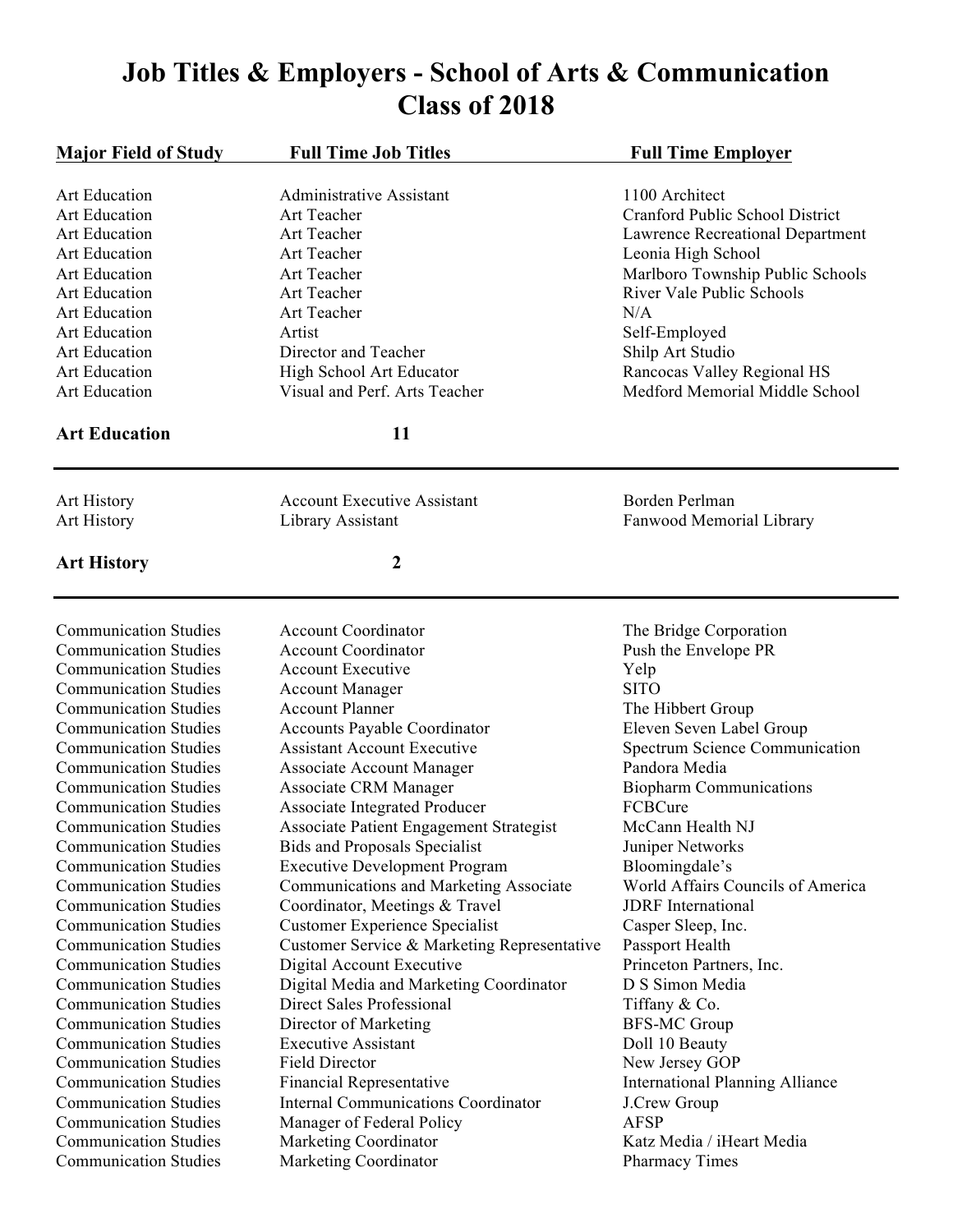Communication Studies Marketing Manager Switchboard Live Communication Studies Master Electrician/Lighting Programmer American Music Theatre Communication Studies Media Coordinator Viacom Communication Studies Medical Neighborhood Coordinator Jefferson Health New Jersey Communication Studies Musician Musician Prince and Beggar Communication Studies **Office Marketing Manager** Pennington Family Chiropractic **Communication Studies** Page Page CBS Corporation Communication Studies Portfolio Management Associate UM Worldwide Communication Studies Production Assistant Fox Business Network Communication Studies Production Assistant New York Life Insurance Company Communication Studies Production Assistant on Alaskan Bush People The Discovery Channel Communication Studies Production Coordinator BODEGA Communication Studies Production Manager Art Effects Graphics & Signs Communication Studies Production Manager **Is This Adulting Podcast** Communication Studies Program Coordinator MedForce Communication Studies Project Coordinator McCANN Managed Markets Communication Studies Project Coordinator Sound Healthcare Communications Communication Studies Promotions Assistant Press Communications, LLC Communication Studies Public Relations Assistant Kaleidoscope Consulting Communication Studies Recruiter Aerotek Communication Studies Senior Account Coordinator RevHealth Communication Studies Social Media Editor Whistle Communication Studies Studio Assistant ASG / YouTube Space Communication Studies Talent Acquisition Coordinator Ralph Lauren Corporation Communication Studies Traffic Supervisor CBS Communication Studies Unified Sports Coordinator Special Olympics New Jersey<br>
Communication Studies Video Partnerships Associate Initiative (IPG Mediabrands) Communication Studies Video Partnerships Associate

## **Communications 55**

| Graphic Design | Creative Designer                        | Social Edge Consulting    |
|----------------|------------------------------------------|---------------------------|
| Graphic Design | Graphic Designer                         | DePasquale Salon Systems  |
| Graphic Design | Graphic Designer                         | Ranger Industries         |
| Graphic Design | Graphic Designer                         | The College of New Jersey |
| Graphic Design | Graphic Designer                         | ZLEDLighting              |
| Graphic Design | <b>Interaction Designer</b>              | Adecco                    |
| Graphic Design | Junior Graphic Designer                  | Mane USA                  |
| Graphic Design | Junior Graphic Designer                  | Seller's Choice           |
| Graphic Design | Senior Graphic Design & Marketing Coord. | Seller's Choice           |
| Graphic Design | User Experience Designer II              | ADP                       |
|                |                                          |                           |

#### **Graphic Design 10**

Interactive Multimedia Consultant Sogeti Interactive Multimedia Digital Marketing Manager Riverbend Consulting Interactive Multimedia Digital Operations Associate PGA Magazine Interactive Multimedia Graphic Designer ArtGuild Interactive Multimedia Multimedia Coordinator TD Ameritrade

Interactive Multimedia Product Manager Critical Response Group, Inc. Interactive Multimedia Product Manager Critical Response Group, Inc.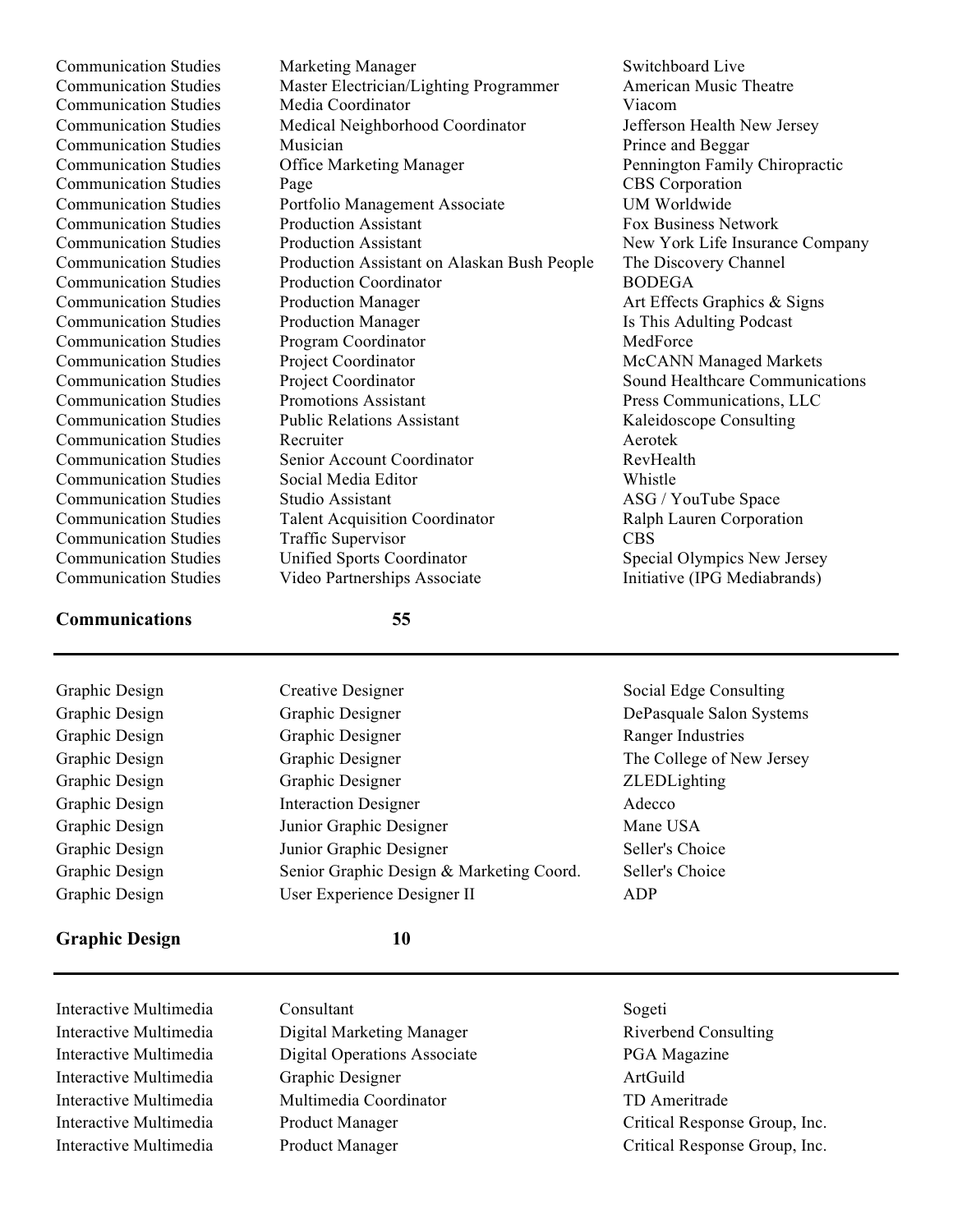| Interactive Multimedia                                                                | Senior Manager                        | SMA Digital Art Studio          |  |  |
|---------------------------------------------------------------------------------------|---------------------------------------|---------------------------------|--|--|
| Interactive Multimedia<br>Software Engineer<br>Web Designer<br>Interactive Multimedia |                                       | ListenFirst Media               |  |  |
|                                                                                       |                                       | <b>BounceX</b>                  |  |  |
| Interactive Multimedia<br>Web Developer/Designer                                      |                                       | Medical Diagnostic Laboratories |  |  |
| <b>Interactive Multimedia</b>                                                         | 11                                    |                                 |  |  |
| Journalism & Prof. Writing                                                            | Copy Editor                           | Vocal                           |  |  |
| Journalism & Prof. Writing                                                            | <b>Digital Operations Coordinator</b> | Los Angeles Rams                |  |  |
| Journalism & Prof. Writing                                                            | Marketing and Editorial Coordinator   | Marmiro Stones, Inc.            |  |  |
| Journalism & Prof. Writing                                                            | Reporter                              | The Star News Group             |  |  |
| <b>Journalism and Professional Writing</b>                                            | $\overline{\mathbf{4}}$               |                                 |  |  |
| Music                                                                                 | <b>Assistant Office Manager</b>       | Music House: School of Music    |  |  |
| <b>Music</b>                                                                          | $\mathbf{1}$                          |                                 |  |  |
| Music Education                                                                       | <b>Band Director</b>                  | Mountain Lakes School District  |  |  |
| Music Education                                                                       | C-5M Aircraft Loadmaster              | United States Air Force         |  |  |
| Music Education                                                                       | <b>Concert Hall Coordinator</b>       | The College of New Jersey       |  |  |
| Music Education                                                                       | Elementary General Music Teacher      | Public School                   |  |  |
| Music Education                                                                       | <b>Elementary Music Teacher</b>       | Willingboro BOE                 |  |  |
| Music Education                                                                       | General Music Teacher                 | Livingston Public Schools       |  |  |
| Music Education                                                                       | Long Term Instrumental Music Teacher  | Point Pleasant Beach BOE        |  |  |
| Music Education                                                                       | Music Teacher                         | <b>Big Band Music Center</b>    |  |  |
| Music Education                                                                       | Music Teacher                         | Westampton Twsp. Public Schools |  |  |
| Music Education                                                                       | Music Teacher                         | N/A                             |  |  |
| <b>Music Education</b>                                                                | 10                                    |                                 |  |  |
| Music Performance                                                                     | Senior Sales Associate                | Music & Arts                    |  |  |
| <b>Music Performance</b>                                                              | 1                                     |                                 |  |  |
| <b>Visual Arts</b>                                                                    | Graphic Designer                      | Billeo International, Inc.      |  |  |
| <b>Visual Arts</b><br>Graphic Designer                                                |                                       | Faye & Renee Event Design       |  |  |
| <b>Visual Arts</b>                                                                    | 2                                     |                                 |  |  |